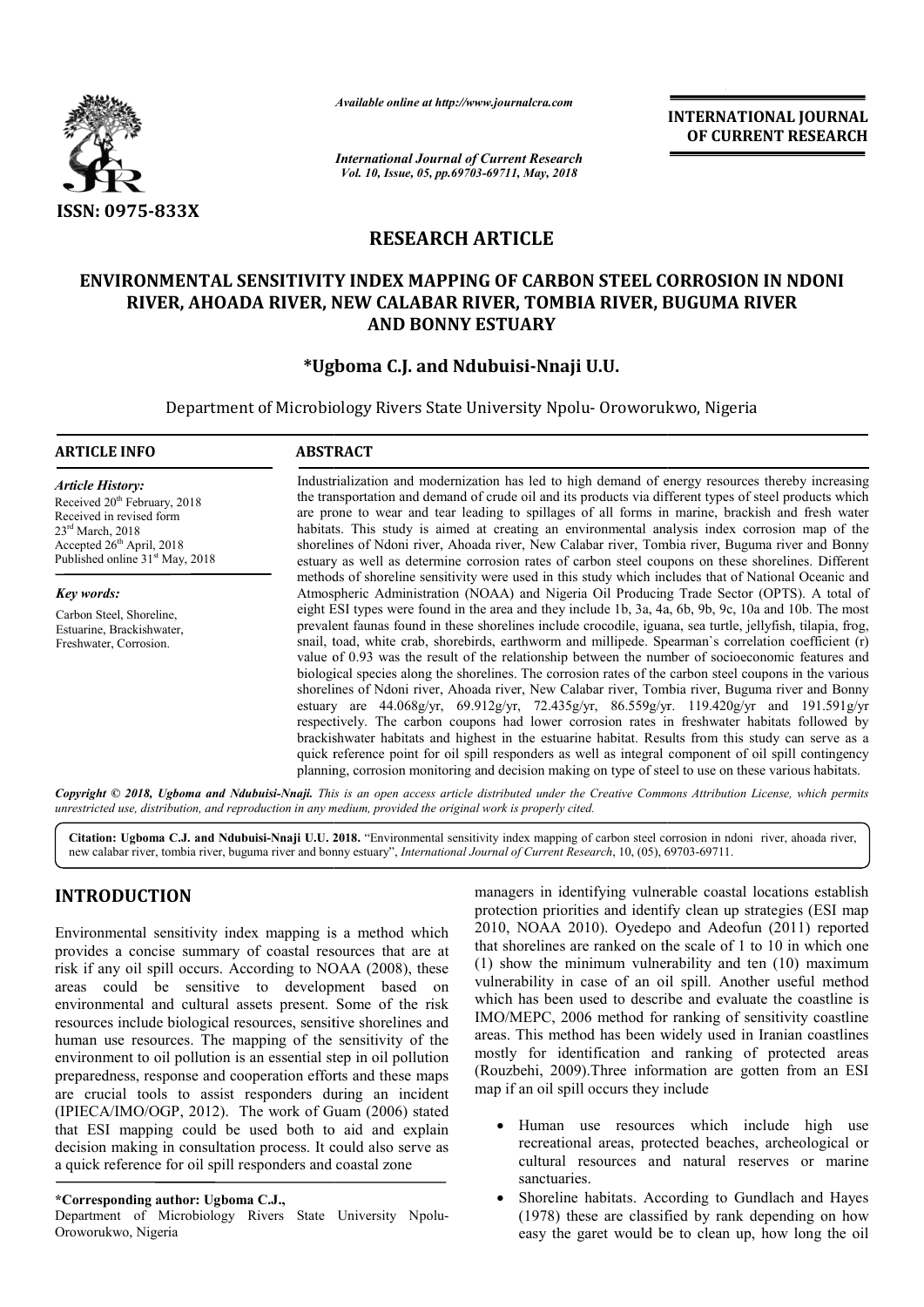would persist and how sensitive the shoreline is. In 1995, the United States National Oceanic and Atmospheric Administration extended ESI maps to lakes, rivers and estuary shorelines (NOAA, 2002).

The exposure the shoreline has to wave energy and tide, substrate type and slope of the shoreline are also taken into account in addition to biological productivity and sensitivity (NOAA, 2008). Some countries outside the United States have adopted the ESI approach to classify their own shorelines for similar oil spill contingency planning, the resulting maps being referred to as Regional Environmental Sensitivity Index (RESI) maps (Aps et al., 2016). Biological resources; habitats of plants and animals that may be at risk from oil spill are referred to as "Elements". The different element groups include fish, reptiles, invertebrates, birds, amphibians, plants, marine mammals and terrestrial mammals. Consideration when ranking biological resources include the observation of sizeable number of individual in a tiny area, whether nesting or molting occur ashore and whether there are species present that are threatened or endangered (IMO/IPIECA, 1994). The need for environmental sensitivity index corrosion mapping arose due to corrosion of metals used in conveying oil and its products which has led to spillages of various forms in the Niger Delta giving rise to oil pollution affecting the ecosystem of the areas (Odokuma and Williams 2010, Akpabio *et al*., 2011, Belmonte *et al*., 2009). Oil pollution which could be resulting from corroding facilities in these areas has been so unremitting that repeated loss of lives and ecological devastation has been recorded (Oyedepo and Adeofun, 2011).

Since environmental/ecological degradation from oil spill results in gradual erosion of biodiversity pools and species, which forms the basis for the survival of the human species, prevention of this kind of disaster via rapid and precise response action is not negotiable (Fabiyi 2002, Gundlach *et al*., 2001). Comprehensive information on the sensitivity levels of each category of a susceptible environment is an important requirement for effective oil spill disaster management. Regrettably, the ESI corrosion document that could support the development of good robust oil spill contingency plan for the study areas are not available. In Nigeria ESI mapping began (Gundlach *et a*l., 1981) as attempt by oil and gas operators to characterize the environment in their respective areas of operation by providing detailed and consistent sources of information as a critical tool in oil spill response. Although nuances exist between versions of sensitivity maps from zone to zone, the basic principles of the mapping have remained constant. This paper is a Nigerian example of ESI calculation. The paper adopted a modified Oil Producing Trade Sector Protocol (OPTS, 2001) and National Oceanic Atmospheric Administration (NOAA, 1996) methodology respectively for ESI corrosion mapping of study area. A new technique for validating shoreline sensitivity was added in Margalef's specie richness computation. Metal coupons namely carbon steel was buried in these shoreline study areas susceptible to corrosion and spillage so that we could access how biological and human use resources impact on the pipelines carrying the oil products in the Niger Delta.

# **MATERIALS AND METHODS**

• The field site logistic plan was developed to determine among other things; the primary spatial data which include: a count of plants and animal species,

soil/substrate and socioeconomic features during field work. Also types of primary data to be collected, location of data collection and data size.

- The metal coupons namely carbon steel was buried in the various shorelines and corrosion monitored by average weight loss of metal coupons at monthly intervals and the shorelines with the highest corrosion rates per year in each of the locations were used to develop the ESI corrosion map plot.
- Stations were created at intervals of 400 meters along the coastlines namely from left to right Ndoni river, Ahoada river, New Calabar river Tombia river, Buguma river and Bonny estuary respectively. In-situ data such as substrate type, shore slope, exposure to wave energy, number of flora and fauna species present and socio economic features present were collected. Geographical coordinates of all features and points of interest were taken with the aid of a hand held GPS device. The insitu data gathered were used to build up a data base for the shorelines on the updated Digital Base Map (UDBM) to derive level 1 GIS map modified into ESI map after including biological and socio-economic features as point symbols on the map then copied into Google map.

Results of rapid assessment (field notes and observations) along the shorelines were compared with the standard ESI look up table prepared for Nigerian Shoreline by the OPTS for validation.

### **Statistical Analysis**

The relationship between shoreline biological productivity, human influence via the number of socioeconomic features were measured using Spearman's rank correlation thus

$$
r = 1 - \frac{6 \sum_{i=1}^{n} d_i^2}{n(n^2 - 1)}
$$

Where n is the number of observation and d is the difference between the ranked variables.

#### **Rules for Sensitivity Determination**

Although there is yet to be a unified yard stick for shoreline categorization in Nigeria, the Oil Producing Trade Sector (OPTS) in Nigeria have adopted some rules which have been adopted in this study for determining the sensitivity rank of particular shoreline. Table1 is the standard ESI validation table with which to compare the results of rapid assessment along the shoreline. In Nigeria what qualifies a shoreline as an ESI type is tabled out clearly. In this paper, the distributions of biological features encountered along the shoreline were used to ascribe sensitivity values to the shores according to their richness in biodiversity. This was achieved using Margalef's species richness.

 $Da = S^{-1}/log N$ .

Where S equals the number of species and N equals total number of individual sampled.

## **RESULTS**

Figure1 below is the map of study area namely from left to right is Ndoni River, Ahoada River, New Calabar River,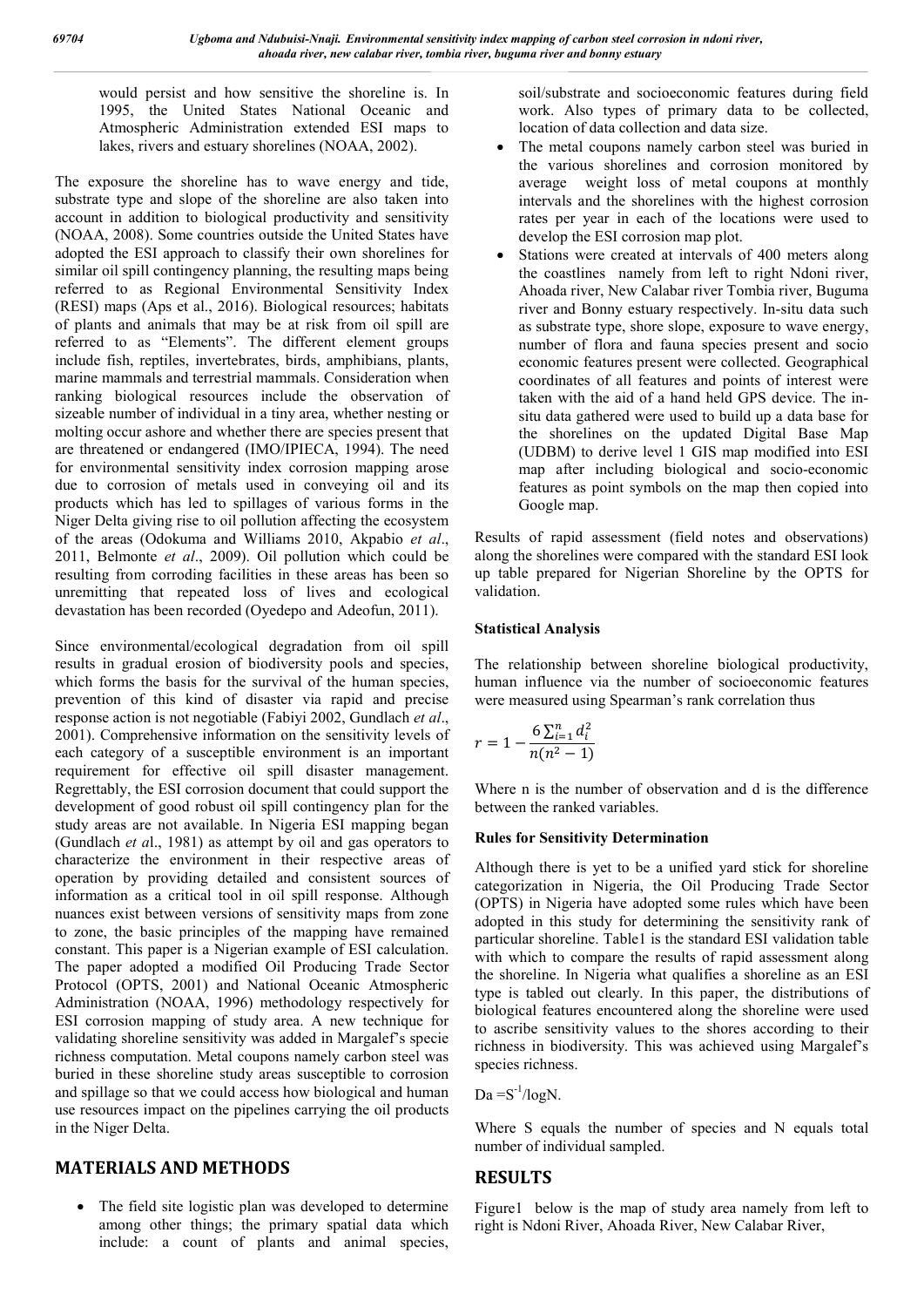#### **Table 1. Standard ESI validation table for shorelines**

| <b>ESI</b>      | Shore Type                       | Dominant sediment type and slope                      | Slope                                   | Exposure      |
|-----------------|----------------------------------|-------------------------------------------------------|-----------------------------------------|---------------|
| 1a              | Exposed rocky shores or banks    | Rocky = boulders ( $>$ 256mm) Banks = marked by       | Moderate-high                           | Moderate-High |
|                 |                                  | scarping, clay $(0.625 \text{mm})$ are common         |                                         |               |
| 1 <sub>b</sub>  | Exposed sea walls and solid man- | Vary from Boulders and cobbles (>64 mm) to sand bags, | Moderate-high                           | Moderate-High |
|                 | Made structures                  | solid concrete, sheet pileq or wood                   |                                         |               |
|                 |                                  |                                                       |                                         |               |
| 2a              | Unvegetated/Eroding bank         | Silt and Clay $(0.0625 \text{ mm})$                   | Very low slope                          | Moderate      |
| 2 <sub>b</sub>  | Exposed wave-cut platform        | Bedrock or boulders (>256mm)                          | Low slope backed by bluff or            | Moderate-High |
|                 |                                  |                                                       | cliff                                   |               |
| 2c              | Rocky shoals, bedrock ledges     | Bedrock or boulders (>256mm)                          | Low slope                               | Moderate-High |
| 3a              | Fine sand beach                  | Fine sand $(0.0625 - 2.0$ mm)                         | Low slope, $(<5^{\circ})$               | Low-High      |
| 3 <sub>b</sub>  | Scarps or steep slope in sand    | $Sand = 0.0625 - 2.0$ mm                              | Marked by scarp or steep slope          | Moderate-High |
| 4a              | Medium to coarse sand beach      | Grain size $=0.25-2.0$ mm                             | Low to moderate                         | Moderate-High |
| 5               | Mixed sand and gravel beach, bar | Grain size $=1-64$ mm                                 | Low to moderate slope $(8-15^0)$        | Moderate-High |
|                 | or bank                          |                                                       |                                         |               |
| 6a              | Gravel beach or bar              | Grain size <2mm, moderate                             | Steep slope $(10-20^{\circ})$           | Moderate-High |
| 6 <sub>b</sub>  | Riprap                           | Boulders $(\leq 256$ mm)                              | Moderate to steep slope $(>20^0)$       | Moderate-High |
| $\overline{7}$  | Exposed tidal flat               | Coarse sand-mud (<2mm)                                | Low slope $(3^0)$                       | Low-Moderate  |
| 8a              | Vegetative steeply sloping bluff | Soil (sand-mud) $(< 1$ mm), boulders $(>256$ mm).     | Moderate to steep slope $(>15^{\circ})$ | Low           |
| 8b              | Sheltered Riprap                 | Boulders (>256mm)                                     | Moderate to steep slope $(>20^{\circ})$ | Low           |
| 8c              | Sheltered rocky shore or scarp   | Bed rock or boulders (>256mm)                         | Moderate to steep slope $(>15^0)$       | Low           |
| 9a              | Sheltered tidal flat or sand mud | Medium sand-mud $(\leq 0.5$ mm)                       | Low slope $(3^0)$                       | Low           |
| 9 <sub>b</sub>  | Vegetated low banks              | Soils (sand to mud (1mm                               | Low to moderate slope $(20^0)$          | Low           |
| 10a             | Mangrove Nympa palm              | Mud (0.625mm) vegetation will indicate shore type     | Low slope $(3^0)$                       | Low           |
| 10 <sub>b</sub> | Brackish/fresh water swamp       |                                                       | Low slope $(3^0)$                       | Low           |
| 10c             | Marsh                            |                                                       | Low slope $(3^0)$                       | Low           |

Source OPTS (2001).

#### **Table 2. Rules for assigning sensitivity values to habitats based on species Richness and Species Diversity**

| Score Range                      | Points to be Assigned | Remarks on Value      |
|----------------------------------|-----------------------|-----------------------|
| Remarks on Value                 | Assign no point       | No sensitivity        |
| If score is $> 0 - 0.5$          | Assign 1 point        | Very low sensitivity  |
| If score is $0.51 - 1.0$         | Assign 3 points       | Very low sensitivity  |
| If score is $1.1-2.0$            | Assign 4 points       | Low sensitivity       |
| If score is $2.1-4.0$            | Assign 6 points       | Moderate sensitive    |
| If score is $4.1-6$              | Assign 7 points       | High sensitivity      |
| If score is $6.1-8.0$            | Assign8 points        | High sensitivity      |
| If score is $8.0 \rightarrow 10$ | Assign 10 points      | Very high sensitivity |

#### **Table 3. Shore location, types of shore description and exposure to wave energy**

| Shore location                                | Dominant substrate type (mm)      | Shore description              | Slope                    | Exposure to wave energy  |
|-----------------------------------------------|-----------------------------------|--------------------------------|--------------------------|--------------------------|
| Ndoni (Imonita)                               | Solid concrete                    | Sea wall/Structures            | 0.83                     | Moderate                 |
| $\overline{ }$<br>(Utuechi)                   | Grain size $0.25-2.0$             | Mangrove                       | 0.22                     | Low                      |
| π<br>(Aseazaga)                               | $\overline{\mathbf{u}}$           | Medium to coarse sand beach    | 0.17                     | High                     |
| (Ogbegene)                                    | Fine sand beach                   | Fine sand beach                | 0.14                     | Moderate                 |
| $^{\prime\prime}$<br>(Onuiku)                 | Sandy loam soil (0.0625-0.25)     | Sheltered vegetative low bank  | 0.24                     | Low                      |
| Ahoada F (East)                               | Sandy loam soil (0.0625-0.25)     | sheltered vegetative low banks | 0.18                     | Moderate                 |
| " $F$ (West)                                  | Fine sand $(0.0625 - 0.25)$       | Fine sandy beach               | 0.13                     | High                     |
| "F<br>(North)                                 | Grain size $(0.25-2.0)$           | Mangrove                       | 0.14                     | Low                      |
| " F<br>(South)                                | Sandy loam soil (0.0625-0.25)     | Sheltered vegetative low banks | 0.18                     | Moderate                 |
| $\pmb{\mathsf{H}}$<br>(Central)               | Solid concrete                    | Seawall/Structures             |                          | Moderate                 |
| NCR F (Choba)                                 | Sand mud $(< 0.0625)$             | Brackish/Freshwater            | $\overline{\phantom{a}}$ |                          |
| $^{\prime\prime}$<br>(Emuoha)                 | $\overline{}}$                    | $\overline{ }$                 | $\blacksquare$           | $\blacksquare$           |
| $\pmb{\mathsf{H}}$<br>(Aluu)                  | Grain size 0.25-2.0               | Mangrove                       | 0.15                     | Low                      |
| $^{\prime\prime}$<br>(Ogbogoro)               | Sandy loamy soil (0.0625-0.25)    | Sheltered vegetative low bank  | 0.20                     | Low                      |
| $\overline{\mathbf{u}}$<br>(Ahia oha)         | $\mathbf{H}$                      |                                | 0.17                     | Low                      |
| Tombia F (East)                               | Sand mud $(< 0.0625)$             | Brackish/Freshwater            | $\overline{\phantom{a}}$ |                          |
| 11<br>(West)                                  | $\overline{}}$                    | $\overline{\mathbf{u}}$        | $\overline{\phantom{a}}$ | $\overline{\phantom{a}}$ |
| π<br>11<br>(North)                            | $\overline{}}$                    | $\overline{}}$                 | $\overline{a}$           |                          |
| $\pmb{\mathsf{H}}$<br>$\mathbf{H}$<br>(South) | Grain size(0.25-2.0)              | Mangrove                       | 0.18                     | Moderate                 |
| $\overline{\mathbf{G}}$<br>(Central)          | Sandy loam soil $(0.0625 - 0.25)$ | Huts along shore line          | 0.18                     | Low                      |
| Buguma (Northeast)                            | Sand mud $(< 0.0625)$             | Brackish/Freshwater            | $\overline{a}$           | $\overline{\phantom{a}}$ |
| (Horse fall Ama)                              | $\mathbf{u}$                      | $\mathbf{u}$                   | $\overline{\phantom{a}}$ | $\overline{\phantom{a}}$ |
| $^{\prime\prime}$<br>F<br>(West)              | <b>Boulders</b>                   | Riprap                         | 0.85                     | Very High                |
| 11<br>F<br>(South)                            | $\mathbf{H}$                      | $\mathbf{u}$                   | $\mathbf{H}$             | $\mathbf{H}$             |
| $^{\prime\prime}$<br>(Central)                | $\mathbf{u}$                      | $\mathbf{u}$                   | $\mathbf{H}$             | $\overline{u}$           |
| Bonny F (Enyamba)                             | <b>Boulders</b>                   | Riprap                         | 0.92                     | Very High                |
| $\pmb{\mathsf{H}}$<br>" (Oputambi)            | $\overline{u}$                    | $\mathbf{H}$                   | 0.88                     | $\overline{u}$           |
| $\pmb{\mathsf{H}}$<br>" (Peterside)           | $\mathbf{H}$                      | $\mathbf{H}$                   | 0.92                     | $\mathbf{H}$             |
| $\overline{\mathbf{u}}$<br>" $(South)$        | $\overline{}}$                    | $\overline{}}$                 | 0.92                     | $\overline{u}$           |
| $\pmb{\mathsf{H}}$<br>(Central)               | Solid concretes                   | Seawall/Structures             | 0.88                     | $\mathbf{H}$             |

Source: Gundlach *et al*., 2001. NCR: New Calabar River.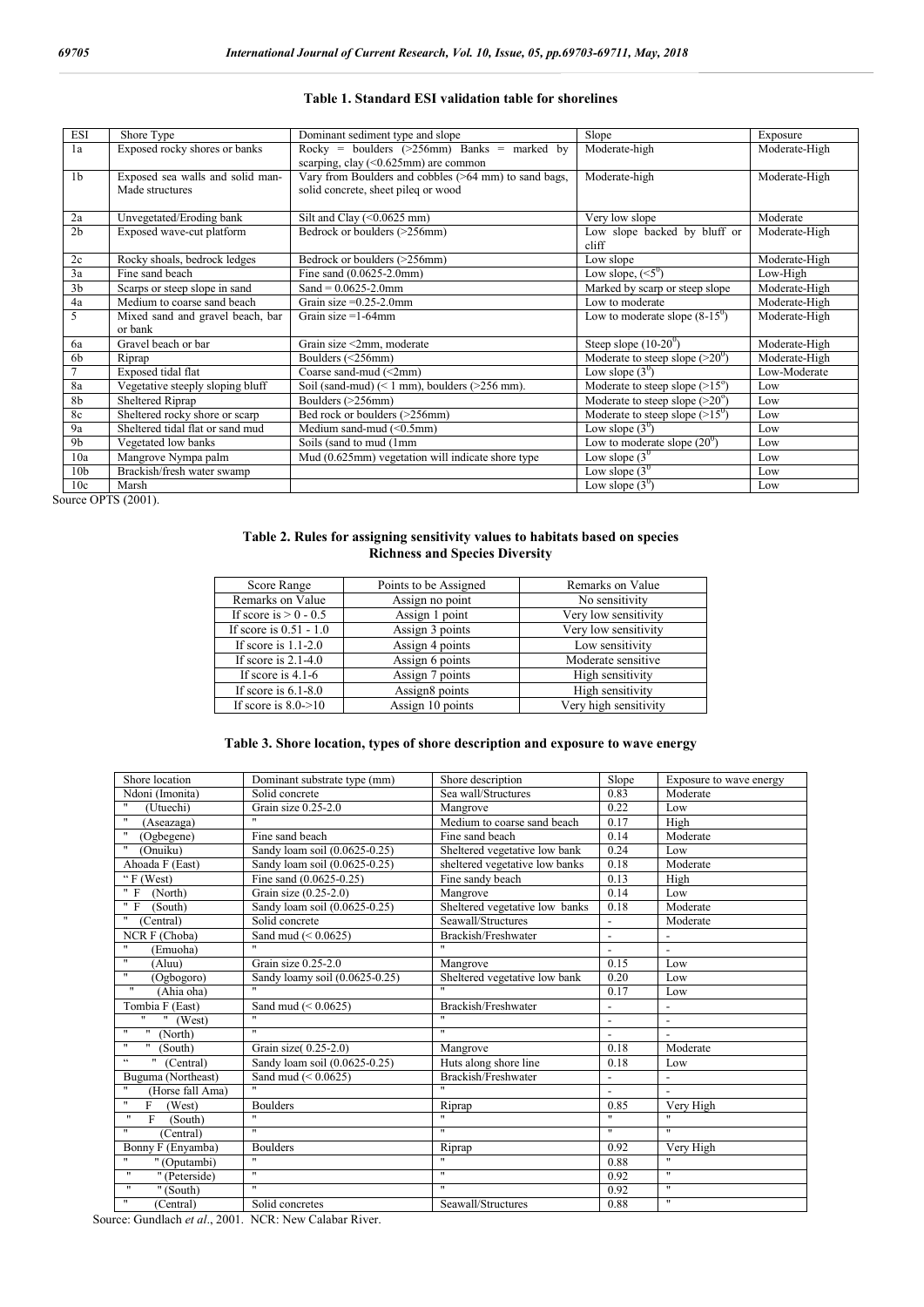### **Table 4. Represents the shoreline by category**

| ESI type        | Shore types                         | Location                                                                         |
|-----------------|-------------------------------------|----------------------------------------------------------------------------------|
| 1 <sub>b</sub>  | Sea walls/Solid manmade structures  | Ahoada (Central), Ndoni (Imonita), and Bonny (Central)                           |
| <sup>3a</sup>   | Fine Sand beach                     | Ndoni (Ogbogene), Ahoada (West)                                                  |
| 4a              | Medium to coarse sand beach         | Ndoni (Ogbogene)                                                                 |
| - 6b            | Riprap                              | Buguma (West, Central & South), Bonny (South, Enyamba, oputambi & Peterside      |
| 9b              | Sheltered vegetative low banks      | Ndoni (Onuiku), Ahoada F (East, South), NCR F (Ogbogoro, Ahiaoha)                |
| 9c              | Huts or settlements along shoreline | Tombia (Central)                                                                 |
| 10a             | Mangrove/Swamp                      | Ndoni (Utuechi), Ahoada F (North), NCR, F (Aluu) & Tombia F (South)              |
| 10 <sub>b</sub> | Brackish/Freshwater swamps          | NCR F (Choba), Tombia F (East, West, North), Buguma (North East), Horse fall Ama |

NCR: New Calabar River, F: Facing

#### **Table 5. Biological & Socio-economic features per shore location**

| Location                            | ESI type        | Number of socio-economic features | Number of species of biota observed |
|-------------------------------------|-----------------|-----------------------------------|-------------------------------------|
| Ndoni (Imonita)                     | 1 <sub>b</sub>  |                                   | 10                                  |
| .,<br>(Utuechi)                     | 10a             |                                   | 12                                  |
| π<br>(Aseazaga)                     | 4a              | 3                                 | 11                                  |
| $\pmb{\mathsf{H}}$<br>(Ogbogene)    | 3a              |                                   | 12                                  |
| 11<br>(Onuiku)                      | 9 <sub>b</sub>  | 3                                 | 10                                  |
| Ahoada F (East)                     | 9 <sub>b</sub>  | $\overline{2}$                    | 10                                  |
| .,<br>" $(West)$                    | 3a              | $\mathbf{2}$                      | 11                                  |
| π<br>"(North)                       | 10a             | $\overline{2}$                    | $\overline{12}$                     |
| π<br>" (South)                      | 9 <sub>b</sub>  | 3                                 | 12                                  |
| 11<br>(Central)                     | 1 <sub>b</sub>  |                                   | 10                                  |
| NCR F (Choba)                       | 10 <sub>b</sub> | $\overline{\phantom{a}}$          | 13                                  |
| 11<br>$\sqrt{\frac{1}{2}}$ (Emuoha) | 10 <sub>b</sub> | $\overline{\phantom{0}}$          | 13                                  |
| π<br>$"$ (Aluu)                     | 10a             |                                   | 14                                  |
| $\pmb{\mathsf{H}}$<br>" (ogbogoro)  | 9 <sub>b</sub>  | $\overline{2}$                    | 13                                  |
| 11<br>" (Ahia oha)                  | 9 <sub>b</sub>  |                                   | 13                                  |
| Tombia F (East)                     | 10 <sub>b</sub> |                                   | 13                                  |
| $\pmb{\mathsf{H}}$<br>" $(West)$    | 10 <sub>b</sub> | $\overline{c}$                    | 14                                  |
| π<br>$\sqrt{n}$ (North)             | 10 <sub>b</sub> | $\overline{2}$                    | 19                                  |
| π<br>"(South)                       | 10a             |                                   | 17                                  |
| 11<br>(Central)                     | 9c              | $\overline{\phantom{a}}$          | 19                                  |
| Buguma (North East)                 | 10 <sub>b</sub> | $\overline{2}$                    | 24                                  |
| " (Horse fall Ama)                  | 10 <sub>b</sub> | $\overline{2}$                    | 22                                  |
| " $F$ (West)                        | 6 <sub>b</sub>  |                                   | 24                                  |
| "F (South)                          | 6 <sub>b</sub>  | $\overline{\phantom{a}}$          | 24                                  |
| " (Central)                         | 6 <sub>b</sub>  | $\overline{\phantom{a}}$          | 21                                  |
| Bonny F (Enyamba)                   | 6 <sub>b</sub>  |                                   | 25                                  |
| π<br>"(Oputuambi)                   | 6 <sub>b</sub>  |                                   | 25                                  |
| π<br>" (Peterside)                  | 6 <sub>b</sub>  | $\overline{\phantom{a}}$          | 29                                  |
| $\mathbf{H}$<br>" (South)           | 6b              | $\overline{\phantom{a}}$          | 27                                  |
| $\pmb{\mathsf{H}}$<br>(Central)     | 1 <sub>b</sub>  | $\overline{\phantom{a}}$          | 25                                  |

NCR: New Calabar River F: Facing

#### **Table 6. Sensitivity of shoreline with respect to specie richness**

| Location                             | Number of biota | $(Da = S-1/logN)$ | Score          | Sensitivity              |
|--------------------------------------|-----------------|-------------------|----------------|--------------------------|
| Ndoni (Imonita)                      | 10              | 2.000000000       | $\overline{4}$ | Low sensitivity          |
| $\overline{\mathbf{u}}$<br>(Utuechi) | 12              | 2.073371592       | 4              |                          |
| 11<br>(Aseazaga)                     | 11              | 2.039747432       | $\overline{4}$ | $\pmb{\mathsf{H}}$       |
| π<br>(Ogbogene)                      | 12              | 2.073371592       | $\overline{4}$ | $\pmb{\mathsf{H}}$       |
| π<br>(Onuiku)                        | 10              | 2.000000000       | $\overline{4}$ | $\pmb{\mathsf{H}}$       |
| Ahoada F (East)                      | 10              | 2.000000000       | $\overline{4}$ | $\pmb{\mathsf{H}}$       |
| $\mathbf{H}$<br>" $(West)$           | 11              | 2.039747432       | $\overline{4}$ | $\pmb{\mathsf{H}}$       |
| π<br>" $(North)$                     | 12              | 2.073371592       | 4              | π                        |
| " (South)                            | 12              | 2.073371592       | $\overline{4}$ | $\pmb{\mathsf{H}}$       |
| 11<br>(Central)                      | 10              | 2.000000000       | $\overline{4}$ | $^{\prime\prime}$        |
| NCR F (Choba)                        | 13              | 3.102288282       | 6              | Moderate sensitive       |
| 11<br>" (Emuoha)                     | 13              | 3.102288282       | 6              | $^{\prime\prime}$        |
| 11<br>$\overline{H(A u)}$            | 14              | 3.12749713        | 6              | $\pmb{\mathsf{H}}$       |
| $\pmb{\mathsf{H}}$<br>" (ogbogoro)   | 13              | 3.102288282       | 6              | $\pmb{\mathsf{H}}$       |
| 11<br>" (Ahia oha)                   | 13              | 3.102288282       | 6              | $\pmb{\mathsf{H}}$       |
| Tombia F (East)                      | 13              | 3.102288282       | 6              | $\pmb{\mathsf{H}}$       |
| <br>$"$ (West)                       | 14              | 3.12749713        | 6              | $\pmb{\mathsf{H}}$       |
| π.<br>" (North)                      | 19              | 3.217988517       | 6              | $\pmb{\mathsf{H}}$       |
| π<br>$\sqrt{\text{South}}$           | 17              | 3.187288491       | 6              | $\overline{\mathbf{u}}$  |
| (Central)                            | 19              | 3.217988517       | 6              | π                        |
| Buguma (North East)                  | 24              | 3.275473225       | 6              | $\mathbf{c}\,\mathbf{c}$ |
| " (Horse fall Ama)                   | 22              | 3.25507814        | 6              | $\pmb{\mathsf{H}}$       |
| " $F$ (West)                         | 24              | 3.275473225       | 6              | π                        |
| "F (South)                           | 24              | 3.275473225       | 6              | $\pmb{\mathsf{H}}$       |
| $\sqrt{\frac{1}{C}$ central          | 22              | 3.25507814        | 6              | $^{\prime\prime}$        |
| Bonny F (Enyamba)                    | 25              | 4.284661721       | 7              | 11                       |
| $\mathbf{H}$<br>" (Oputuambi)        | 25              | 4.284661721       | $\overline{7}$ | $\pmb{\mathsf{H}}$       |
| π<br>" (Peterside)                   | 29              | 4.316191624       | $\overline{7}$ | π                        |
| π<br>$\sqrt{\text{South}}$           | $\overline{27}$ | 4.301365575       | 7              | π                        |
| 11<br>(Central)                      | 25              | 4.284661721       | $\overline{7}$ | $\pmb{\mathsf{H}}$       |

NCR: New Calabar River F: Facing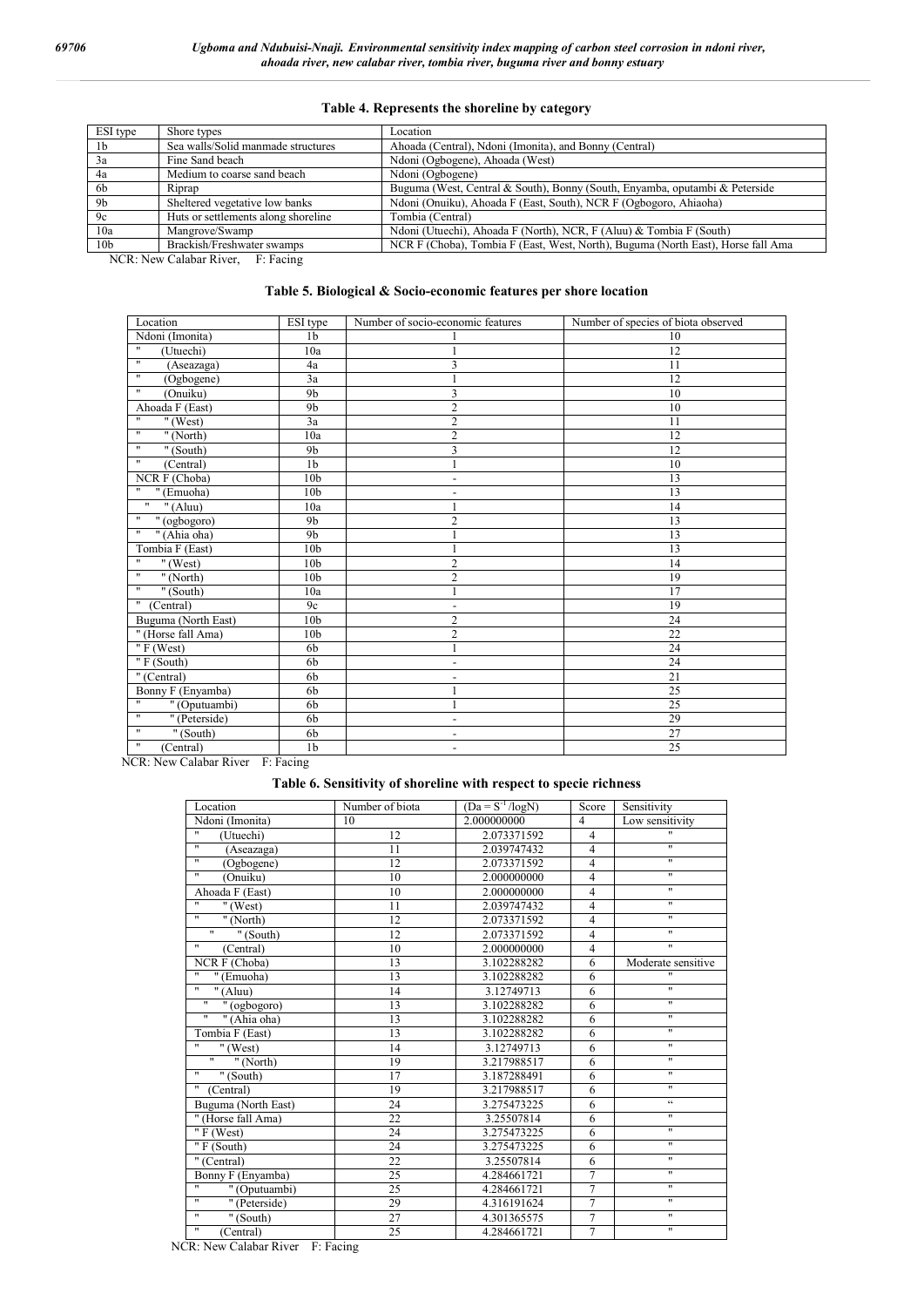Tombia River, Buguma River and Bonny Estuary. Table3 is the result of physiographic characteristics of the shorelines in Ndoni River, Ahoada River, New Calabar River, Tombia River, Buguma River and Bonny Estuary. It shows the potential behavior of oil slick along shores and the ESI types each shoreline belongs. From Ogbogene (Ndoni) to Ahoada (West) the grain size are finer (0.0625-0.25mm) than those of Aseazaga in Ndoni (medium size grain 0.25-2.0mm). Along Imonita (Ndoni) to Buguma (West, Central and South) to Bonny (Enyamba, Oputambi, Peterside and South), heavy quarry rocks were used for shoreline protection and fortification.

This is the largest in terms of substrate size (>256mm).With respect to slope and exposure to wave energy, they have the highest. The deepest slope 0.92% was observed in Bonny (Enyamba, Peterside and South). The flattest slope (0.13%) was observed in Ahoada facing (West) with finer substrate size. This trend is typical of the geomorphology Nigerian coastline (Gundlach *et al*., 2001, Nosakhare *et al*., 2004). Note that the shore types in Nigeria are quite different from the ones found in some temperate countries; therefore a slight difference can be seen in the ESI classification in this paper.

Table5 shows the distribution of Socio-economic and biological features along the shorelines the richness of each shoreline with respect to biodiversity is shown here. To ascertain this statement, Spearman's rank correlation was used to test the level of association. Figure2 below is the result of Environmental Sensitivity Index Map of Carbon Steel Corrosion in Ndoni River, Ahoada River, New Calabar River, Tombia River, Buguma River and Bonny Estuary. Figure 3 below is the Carbon Steel section corrosion rate. Here we can see that corrosion rates increased from Ndoni River to Bonny estuary. We can say that the corrosion rates were higher in Bonny estuary than the brackish water Rivers namely New Calabar, Tombia and Buguma respectively. Corrosion rates were least in the fresh water Rivers namely Ndoni and Ahoada. Figure 4 below is the Environmental Sensitivity Index Map of the study areas.

## **DISCUSSION**

The confusion and speculation created by environmental sensitivity index map and activities in the shoreline are made easier by including metal coupons namely carbon steel buried in the study area along the shorelines and their corrosion rates



**Figure1 below is the map of study area namely from left to right is Ndoni River, Ahoada River, New Calabar River, Tombia River, Buguma River and Bonny Estuary**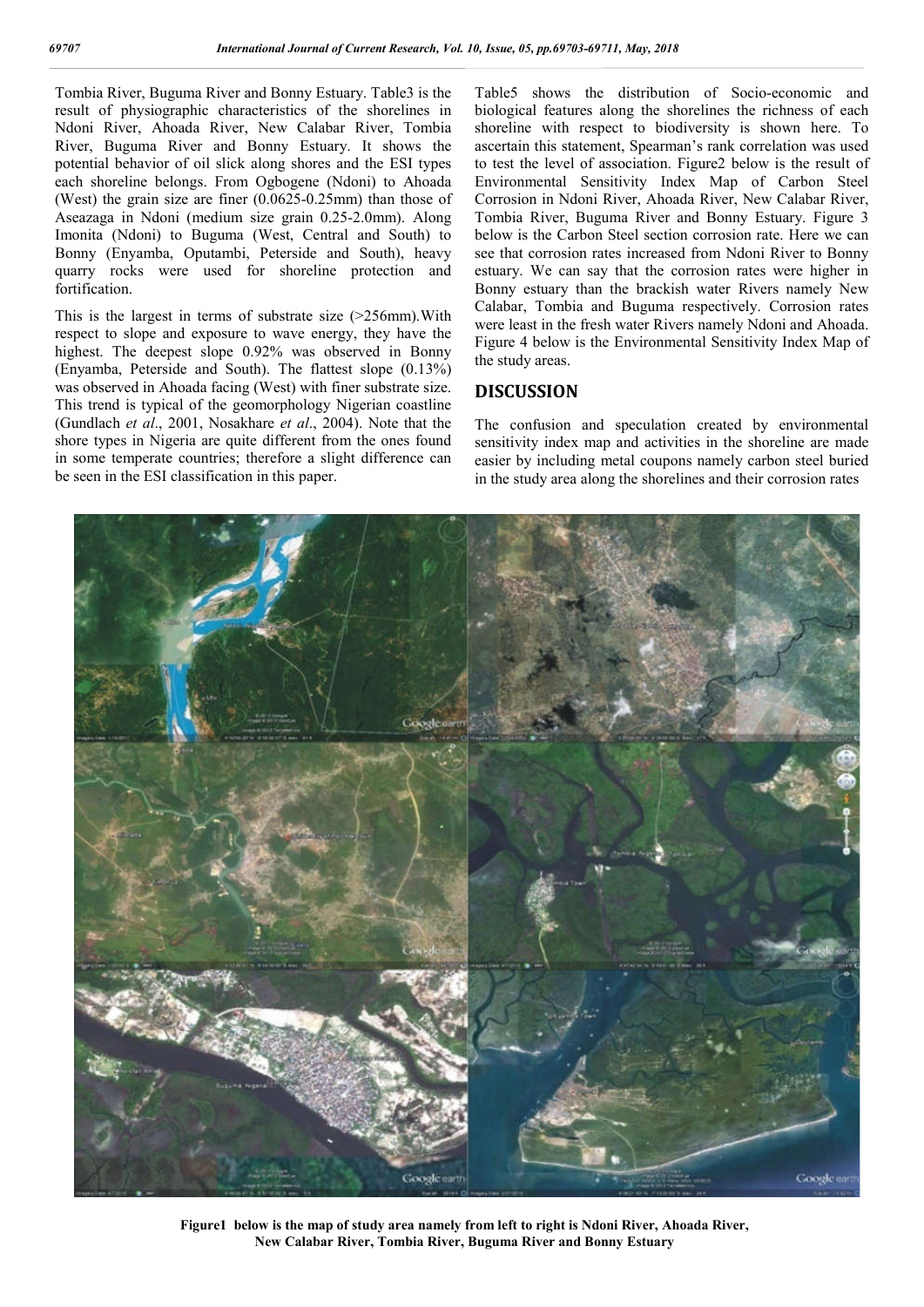



# $1.8cm = 1 minutes$

**Figure 2. Environmental Sensitivity Index Map of Carbon Steel Corrosion in Study Area**

determined alongside biodiversity distribution pattern and shore types. This study will give an insight to spill responders and coastal zone managers on pre-methods of preventing oil spills from taking place as well as post methods of combating the oil spill when it eventually occurs and identifying areas unavoidably prone to corrosion which could lead to oil spill in the Niger Delta shorelines. From the study we can see that mangrove and brackish water swamp ranked highest with score of 10a and 10b respectively. Studies by Gundlach et al., (2001) in the Niger Delta agree that mangrove and wetlands are the most sensitive in terms of oil spill on biodiversity in shoreline.

Several life forms will be affected since oiling impact heavily on these areas and pose difficulty in cleaning. From the study the mangrove and the wetlands have low exposure to wave energy similar to the study by Oyedepo and Adeofun (2011). Since the slopes are not steep, oil will get onto them with slight increase in tidal wave. Most pipes carrying oil pass through these mangroves and are exposed to bio-corrosion as well as vandals breaking these pipes for economic and financial gains at the detriment of the ecosystem and the economy. The corrosion of carbon steel in sulfide containing solution has attracted wide spread attention for many years due to its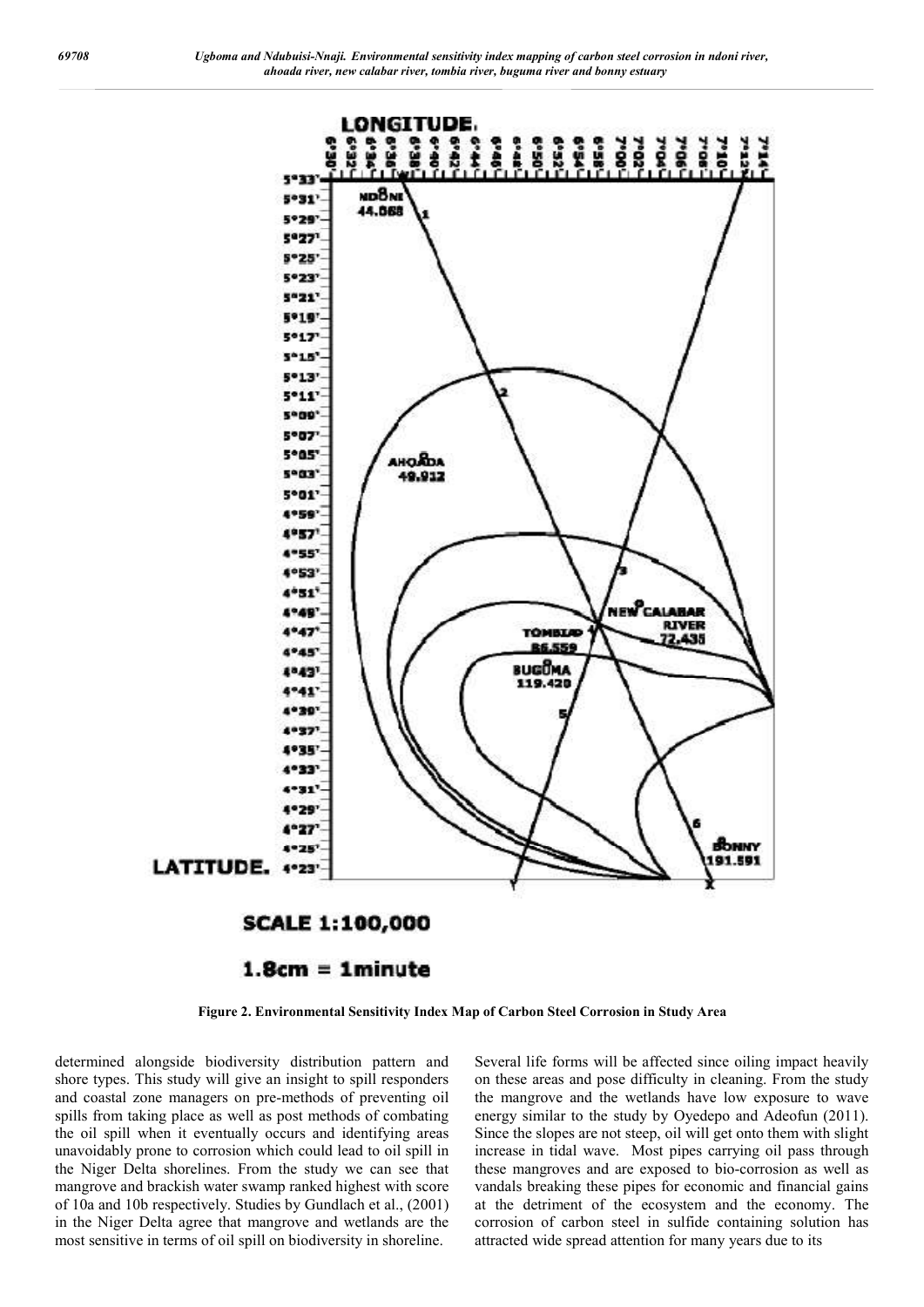

**Figure 3. Carbon Steel Section Corrosion Rate**



**Figure 4 Below is the Environmental Sensitivity Index Map of the study areas**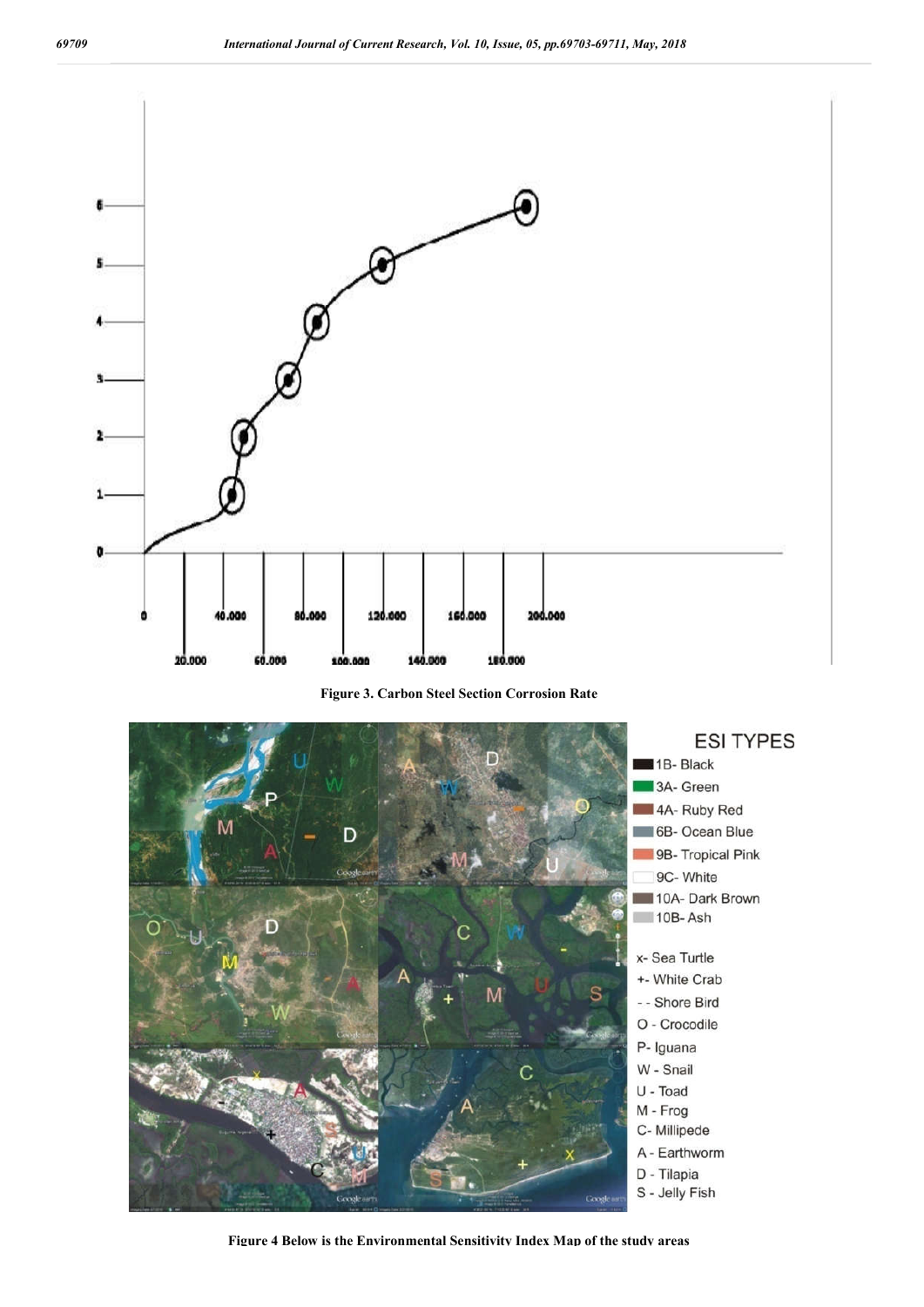importance in several industrial processes such as oil and gas production and transportation, petroleum refining and petrochemical processing Mendi et al., (2014). The work of Sidorin et al., (2005) showed that carbon steel is less resistant to corrosion and corrode faster in marine and brackish habitats than freshwater habitats as also shown in this study and when these carbon steel are exposed to the soil, they begin to corrode which could be defined as the capacity of producing and developing corrosion phenomenon which could lead to oil spill (Chalker and Palmer, 1989, Hamdy et al., 2008). It will be an unwholesome to say that this will be a threat to the ecosystem because the vegetation will stick and trap oil and if not immediately removed, may smoother and kill the animals. The use of vacuum low pressure flushing and containment should be considered. Looking at the water habitats we can see that sheltered vegetative low banks were found along the banks of Ndoni River, Ahoada River and New Calabar River. These were predominantly filled with terrestrial trees. Oil spillage occurring due to corrosion of carbon steel pipe lines conveying oil or any other cause, will lead to oil sticking to vegetation along the waterlines. They may be very high level of accumulation along shore lines. In case of oil spillage occurring, all free oil must be removed by vacuum or low pressure flushing. If the vegetation is heavily accumulated with oil, it may be necessary to remove them.

Ripraps as seen in Buguma River and Bonny Estuary are highly exposed to wave energy. In the case of Bonny Estuary the influence of Atlantic Ocean makes the wave energy very high. Oil can sip between the boulders especially where the riprap is located along the waterline. Asphalt deposits resulting from serious leaching caused by oil sticking to surfaces of boulders may occur. If there is spillage and the oil is fresh and liquid, high pressure spraying and or water flooding can be used, making sure that all the released oil is recovered. Hot water spraying and or scraping may be used where the oil has weathered and seems heavy. Replacement of densely oiled Riprap becomes necessary if the oiling has gone out of control. The fine sand beach and medium to coarse sand beach found in Ndoni and Ahoada Rivers could be accreting in nature. In case of oil spillage due to corroding pipes or other factors, Oyedepo and Adeofun (2011), noted that oil will most likely concentrate in bands along sandy beaches. Maximum penetration of oil into fine grain sand will be less than 15cm while penetration into coarse grain sand can reach 25cm and burial of oiled layers by clean sand within the first few weeks after the spill will be limited usually to less than 30cm whereas burial up to 60cm on coarse grain is possible.

If the oil is stranded on shore at the beginning of an accretion period, such as wave, the deepest burial will occur but much of the oil will be removed during the next wave. Heavy accumulation of residual oil can form tar mats. Impact on biota will likely be low unless the beaches are used for foraging and nesting. The beaches are always in use by people living in the mainland; cleanup must be done with care. Use of heavy equipment for oil removal could impact on the shores and sand removal could lead to erosion. Preferably, manual cleanup is recommended. The biocorrosion of carbon steel used in the transportation of crude oil and its products leading to spillages across the length and breadth of the Niger Delta cannot be over discussed. Lots of work done by different people including Jaganathan *et al*., (2011), Rybalka *et al*., (2006), Sidorin *et al*., (2005) showed that carbon steel is less resistant to corrosion than other steel metals like stainless steel and mild steel.

In this study from the sensitivity of shoreline with respect to specie richness, we can see that the score and sensitivity of Margalef's specie richness increased in accordance with corrosion rate of carbon steel coupons buried from Ndoni River via Ahoada River, New Calabar River, Tombia River, Buguma River and Bonny Estuary respectively. From corrosion rates of carbon steel, Ndoni and Ahoada Rivers had values of 0.053g and 0.059g respectively being fresh water. New Calabar River, Tombia River and Buguma River had values of 0.109g, 0.125g, 1.630g respectively being brackish water. Bonny Estuary had value of 2.680g. From these data, we can see that Ndoni and Ahoada Rivers had lower corrosion rates as well as score of 4 and low sensitivity from Margalef's specie richness in table4 while New Calabar River, Tombia River and Buguma River had moderate corrosion and score of 6 as well as moderate sensitivity from Margalef's specie richness. Bonny Estuary had the highest corrosion rate as well as score of 7 with the highest sensitivity from Margalef's species richness.

This shows that corrosion rates of the carbon steel coupons are proportional to the Margalef's specie richness in score and sensitivity. This also implies that corrosion rates and specie richness in score and sensitivity were lowest in the freshwater followed by the brackish water areas and highest in the estuarine. This may be related to the higher proliferation of Sulfur Reducing Bacteria especially in estuarine and brackish water environments than in the freshwater areas in respect to bio-corrosion. Going by the higher corrosion rates in the estuarine habitat than the brackish water habitat down to the fresh water habitat, it is also likely that the spillage flow will follow that trend. According to Moller *et al*., (2003), West Africa where Nigeria is a big coastal nation, has a very low level of preparedness in combating oil pollution. Showing that the level of risk outweighs that of preparedness.

#### **Conclusion**

The environmental sensitivity index mapping of carbon steel corrosion will furnish environmental managers as well as federal government and agencies whose duties are consigned with protecting the environment as well as cleaning up spills best methods to adopt when confronted with these menacing problems. It provides a choice of when and where to use this carbon steel especially in the fresh water habitats where the corrosion rates are lower. The environmental sensitivity index mapping of carbon steel corrosion of these water habitats when looked into properly can assist in environmental impact assessment and base environmental studies as well as coastal and recreational planning and assessment of area of interest. From the finding of this study, response agencies like National oil Spill Detection and Response Agency (NOSDRA), National Emergency Management Agency (NEMA), Nigeria Environmental Study Team (NEST) and Department of Petroleum Resources in conjunction with the Federal government as a matter of urgency should set up a team that will constantly monitor corrosion rates of facilities conveying oil products in these area in order to have a regular assessment of the trend and manner of how they are affected as this will help in reducing the occurrence of these spills.

#### **REFERENCES**

Akpabio. E.J., Ekott. E.J., Akpan. M.E. 2011. Environmental Research Journal. 5(2):59-65.